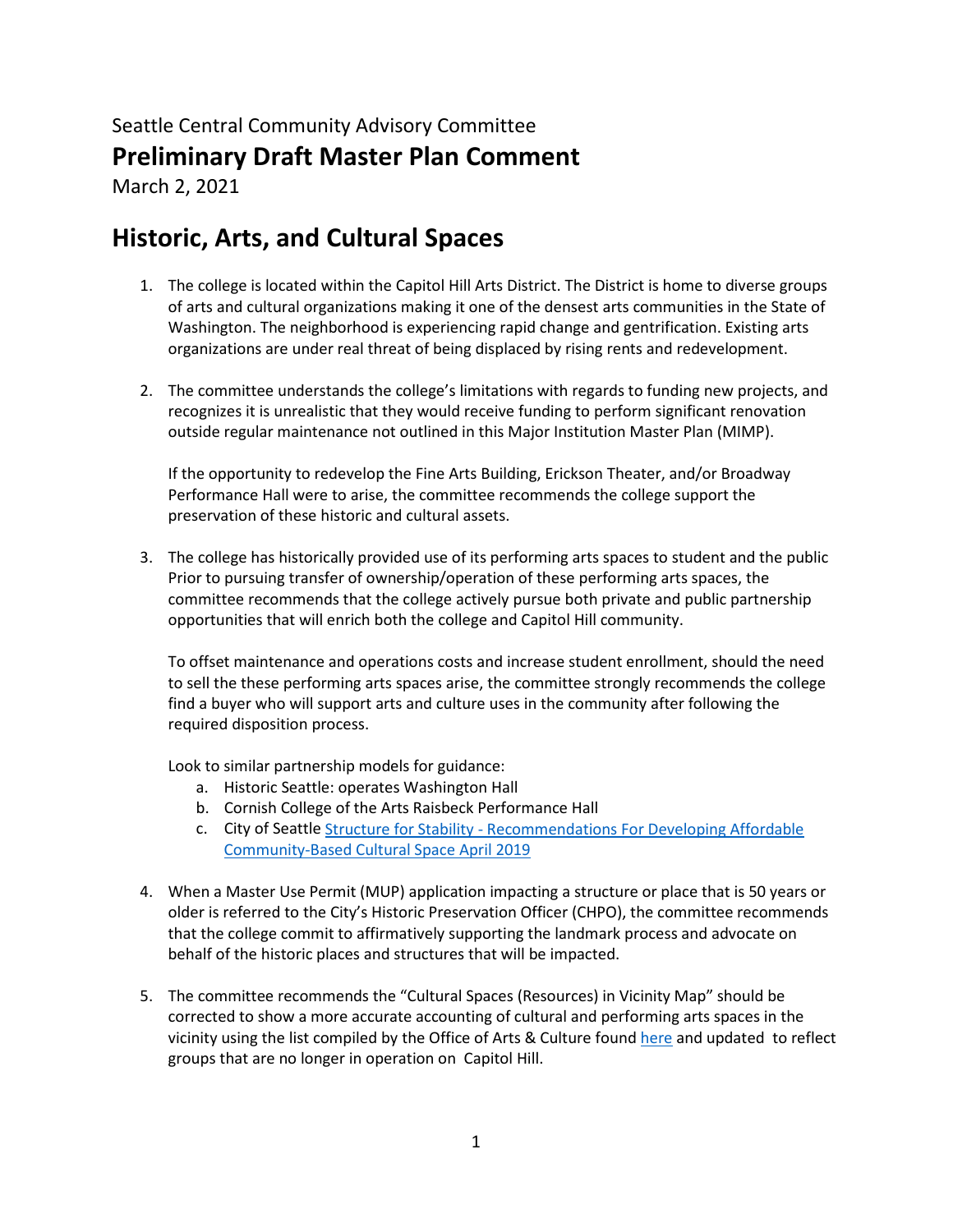# **MIO Boundary / Alternatives and Decentralized Options / Planned Projects / Potential Projects**

6. The committee supports the College's need to plan for future expansion in the Capitol Hill neighborhood but is reluctant that the Lenawee building is the best place to do this.

The committee believes the Lenawee building is an asset for the neighborhood because of the housing it provides, as well as its architectural interest, regardless of any historic relevance. The college's limited funding for development and maintenance of their campus is an obstacle as this building may require significant funding to convert to another use or preserve long-term when those funds could be more efficiently used elsewhere.

If the college does proceed with including the Lenawee in the MIO, the committee would ask that the college present in the Draft MIMP mitigation measures to offset the loss of housing and architectural interest if the building were to be demolished.

- 7. If the college would like to include properties west of Harvard Ave, the committee recommends the college to consider the three parcels south of the Presbyterian Church for inclusion in the Major Institution Overlay (MIO) boundary as they currently represent great redevelopment potential and are unlikely to be designated as landmarks.
- 8. The committee is open to further discussion with the college about the addition of a building at the corner of Broadway and Pine. This would decrease the size of the South Plaza but bring constructive energy and activity to the space, which is a goal for this committee.

## **Campus Security Guidelines**

- 9. New building construction shall be designed to meet a unifying standard for campus infrastructure to tie separate college spaces together. Where feasible, existing infrastructure should be altered to match the same standards and requirements. This will ensure people are aware of the boundaries of the campus and feel welcome in its public spaces. These modifications shall address the following considerations:
	- a. Provide lighting improvements along building facades, streets, and sidewalks to promote nighttime activities and safety.
	- b. Unify wayfinding that clearly articulates locations, access points, and routes through campus.
	- c. Tie signage and graphics within the campus together to create a unified campus.
	- d. Install plantings, hardscape, and building materials that encourage safety while promoting natural, organic forms that the community can respect and protect.
	- e. Provide transparency opportunities per Recommendation #10.
- 10. The South Pine Plaza is the first physical impression that a visitor to the college experiences and should be a celebrated gateway and identifying feature of the college that conveys an open and welcoming environment. The space currently does not reflect inclusive values and is not well integrated with the surrounding built environment.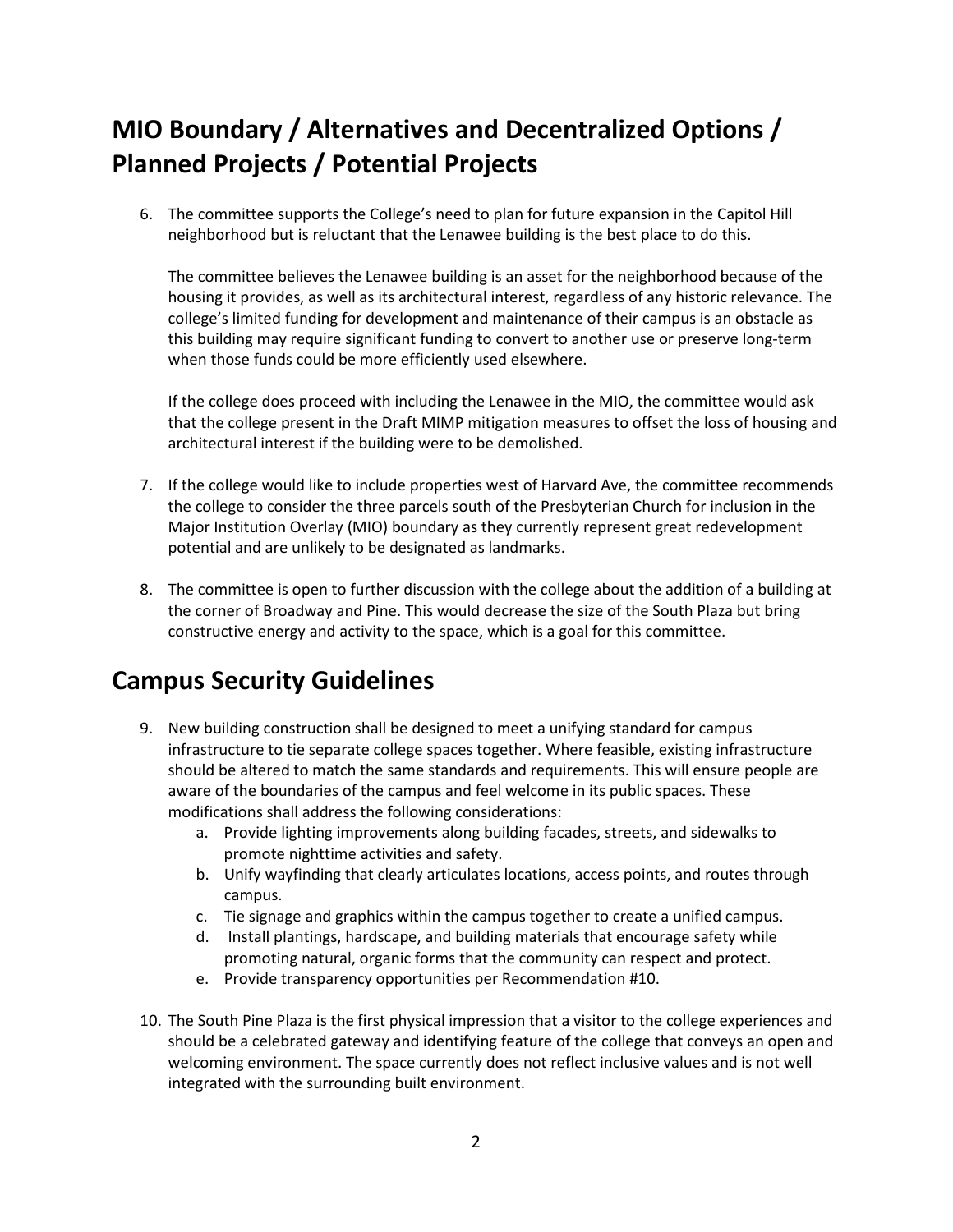The committee recommends that the college redesign the South Pine Plaza as an extension of the Broadway Performance Hall renovation to maximize safety while simultaneously recognizing the long and storied role the plaza has played in supporting peaceful protest and exercise of free speech and preserving it for continued civic use. The following design outcomes should be pursued to make this space feel welcome, inviting, and safe for students, staff, faculty, and the general public:

- a. Increase visibility and decrease available hiding spaces at night.
- b. Improve access and visibility to transportation at the adjacent bus stops as well as the light rail and streetcar stations.
- c. Improve ADA accessibility.
- d. Retain the plaza as a public gathering space and as a green space/respite from the busy urban life and street noises adjacent to it.
- e. Accommodate multiple levels of scale and use ranging from individual contemplation to markets to socially designated civic gathering space. This design should ensure that pedestrians always have unobstructed access around the South Pine Plaza and into the college campus regardless of what scale the plaza and glade are at that moment being used for.
- f. Eliminate the exposed subterranean portions and associated fencing of the plaza. The reclaimed plaza space should support varying levels of scale and use, integrate well with the surrounding buildings, and use a mix of plants and hardscape for the maximum benefit of the community.
- 11. Evaluate the considerations of Crime Prevention Through Environmental Design (CPTED) to ensure requirements selected are relevant for non-discriminatory and equitable safety around the campus. CPTED principles can have inequitable and discriminatory impacts because of implicit biases of individuals only considering the perception of personal safety within a context of systemic racism. Environmental design tactics can promulgate existing prejudices and result in BIPOC and lower income people being reported to police more often than white people before they have committed any offenses. Any CPTED measures implemented shall minimize threats for all people from public, staff, and authority (administration, police, etc.) and not exclude activities such as using the plaza for personal rest and enjoyment, entering the building safely as a public person, or congregating with people of the same ethnicity or socio-economic status. When applying CPTED principles to future projects, the CAC recommends the following objectives be met:
	- a. Strive for a culture of connection and belonging with safety as the outcome.
	- b. Create solutions for more interior active spaces along street fronts to encourage "eyes on the street." This approach may include interior renovation of existing buildings to remove private offices from street facades.
	- c. Create safe spaces for all people by allowing safe resting areas with appropriate seating, lighting, garbage and recycling stations, and other common amenities.
	- d. Educate all occupants on the policies and communities that are welcome in the plaza and park areas surrounding the school and how to approach security without immediate involvement of police.
- 12. The diverse community of and around Seattle Central College shall be actively welcomed on the campus to participate in community-oriented activities and public functions. The college shall recognize its interconnectivity with the surrounding community and actively engage with the broader Capitol Hill neighborhood when planning for and providing a campus environment that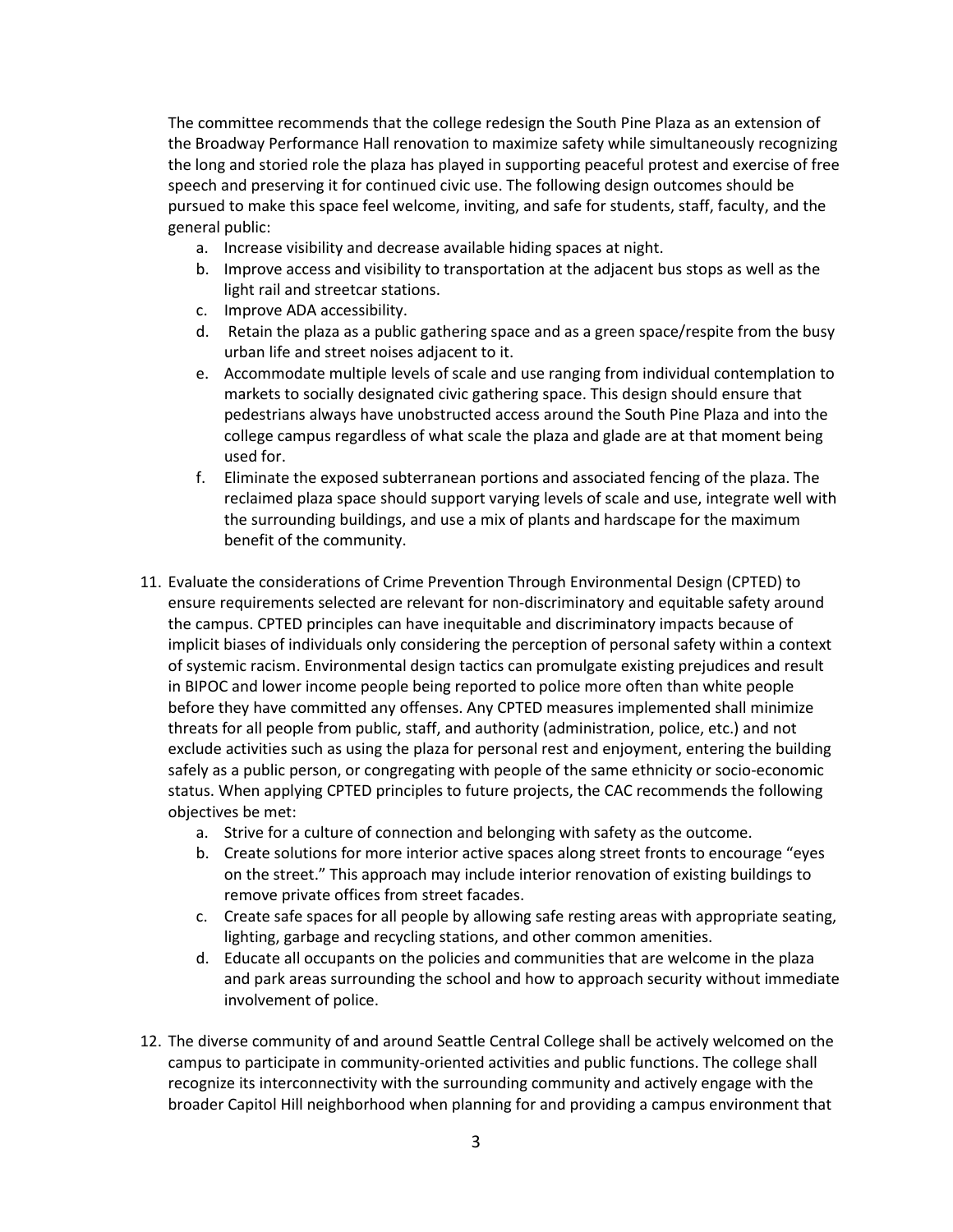is safe for all. When proposing projects in the MIMP, the college shall emphasize the surrounding community and provide safety for all groups. The buildings and alleys surrounding the campus are all intertwined to the safety and community of everyone. The college can support a safe community through the following considerations:

- a. Foster a campus environment that is welcoming, comfortable, and safe for students, staff, and the broader community; and
- b. Provide porosity of campus buildings through glazing, materiality, and scale that create welcoming spaces for all.

#### **Parking and Transportation Provisions**

- 13. The college's current transportation management plan (TMP) study does not adequately assess the complex intersection of transportation modes surrounding the campus and is devoid of any studies or assumptions made on the future impact of the COVID-19 pandemic on transportation to and from campus. The scope of the TMP should be expanded to provide more detailed information on transportation modes to inform the college's decision on how to shift single occupancy vehicle (SOV) commutes to alternative forms of transportation. This information should also be used to determine whether or not the college should maintain their total existing parking capacity. The college shall provide information in the areas requested below and take the following actions:
	- a. Make assumptions for future demand and mode splits on possible post-COVID scenarios of higher education for students and college employees by making decisions based on data and predictions. The TMP currently does not attempt to plan for a post-COVID world or how the pandemic could alter future mode demand. The college shall rectify this by preparing for a wide range of outcomes and develop the planning capacity to quickly adapt to any possible increase or decrease in transportation and parking demand.
	- b. Partner with the greater Seattle College system and Sound Transit to expand parking options for students and college employees who live outside of walking distance to campus, providing an opportunity for them to utilize mass transit. Specifically:
		- i. Support and advance efforts to create provisions for shared parking within the Seattle college system, especially for students and employees living in and around Northgate.
		- ii. Identify Sound Transit parking garages and King County Metro park and rides that connect with rail, bus and other transit options that are or could be frequently used to travel to campus, and attempt to make provisions for college parking at those locations.
	- c. Study current trends in rideshare pick-up and drop-off locations on campus and work with major rideshare companies to establish designated loading zones that mitigate disruptions to the campus and surrounding streets.
	- d. Conduct a study to determine the potential benefits and costs of constructing a direct, subterranean connection between the Capitol Hill Link light rail station and the campus, and then present these findings to the SAC.
	- e. Provide supportive data for projected participation in carpool, carshare, vanpool, rideshare, bikeshare (bikes, scooters and comparable modes) and electric vehicle participation.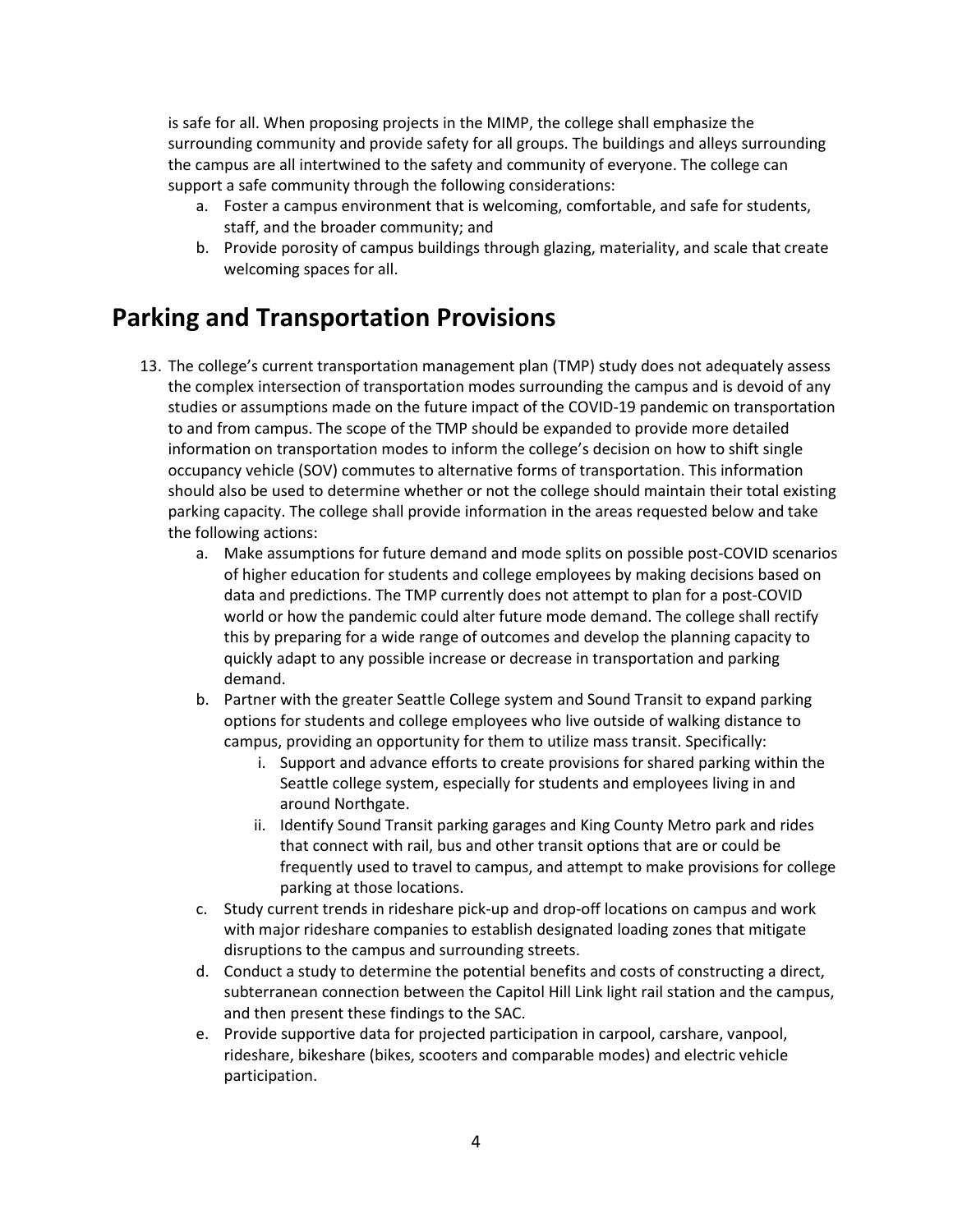- f. Provide information on the impact of new MIMP projects, especially the student housing structure and garage, on traffic and on the supply and demand of parking spaces to serve the college and community's needs.
- g. Encourage and incentivize greater transit ridership. Provide specific information on transit subsidies and how those programs can be expanded both in coverage and participation rate. We applaud the college for providing subsidized ORCA passes to faculty, staff, and students—and urge the college to work with the City and the County to find a way to provide those passes free of charge to these members of the College community.
- h. Provide information and analysis on how future transit expansions in the Link Light Rail and Seattle Streetcar systems will affect transportation and parking demand on campus.
- 14. The committee understands that while the college is an asset to the region, it is also a major SOV trip generator which contributes towards vehicular congestion and the release of carbon emissions. The college shall mitigate and reduce these detriments through encouraging and incentivizing students and employees to take non SOV transportation modes to campus.

The committee commends the college on meeting their current TMP goals and expects that the college will continue to provide at a minimum, the same Commute Transit Reduction (CTR) strategies and incentives currently offered, such as the guaranteed ride home program, as a means for maintaining current mode shares and increasing confidence in transit usage.

- 15. The committee understands that many people still rely on personal vehicles to get to campus due to a lack of affordable housing within the city core and a lack of adequate transit options to campus from more distant parts of the region. As such, the college shall retain a reasonable amount of parking spaces on campus. However, the college shall not provide more parking than what is found to be necessary per the ultimate results of the TMP.
- 16. The college's parking garages and surface lots are an asset to the surrounding community and should be made accessible for the public when possible. The following actions shall be taken by the college:
	- a. Provide a market rate study for setting parking rates within the TMP.
	- b. Offer parking for neighborhood residents, businesses, and visitors when parking assets are underutilized by college community (weekends, holidays, etc.).
	- c. Dedicate parking stalls in the garage for the exclusive use of vanpool transit or other "last-mile" transit options.
	- d. Participate in the e-park program by installing parking space sensors and signs that reflect the real-time amount of parking available within all garages and surface lots and compliment the system by posting real-time availability online and in integrated apps.
- 17. The college shall relocate the entrances to the new garage structure farther north on Boylston and/or Harvard, as far north as legally and practically feasible, to reduce congestion from vehicles queuing up on Pine Street.
- 18. The committee recommends the following for the existing parking garage:
	- a. The committee supports state requirements for tenant coordination and relocation assistance with proposed redevelopment impacts. The committee recommends that the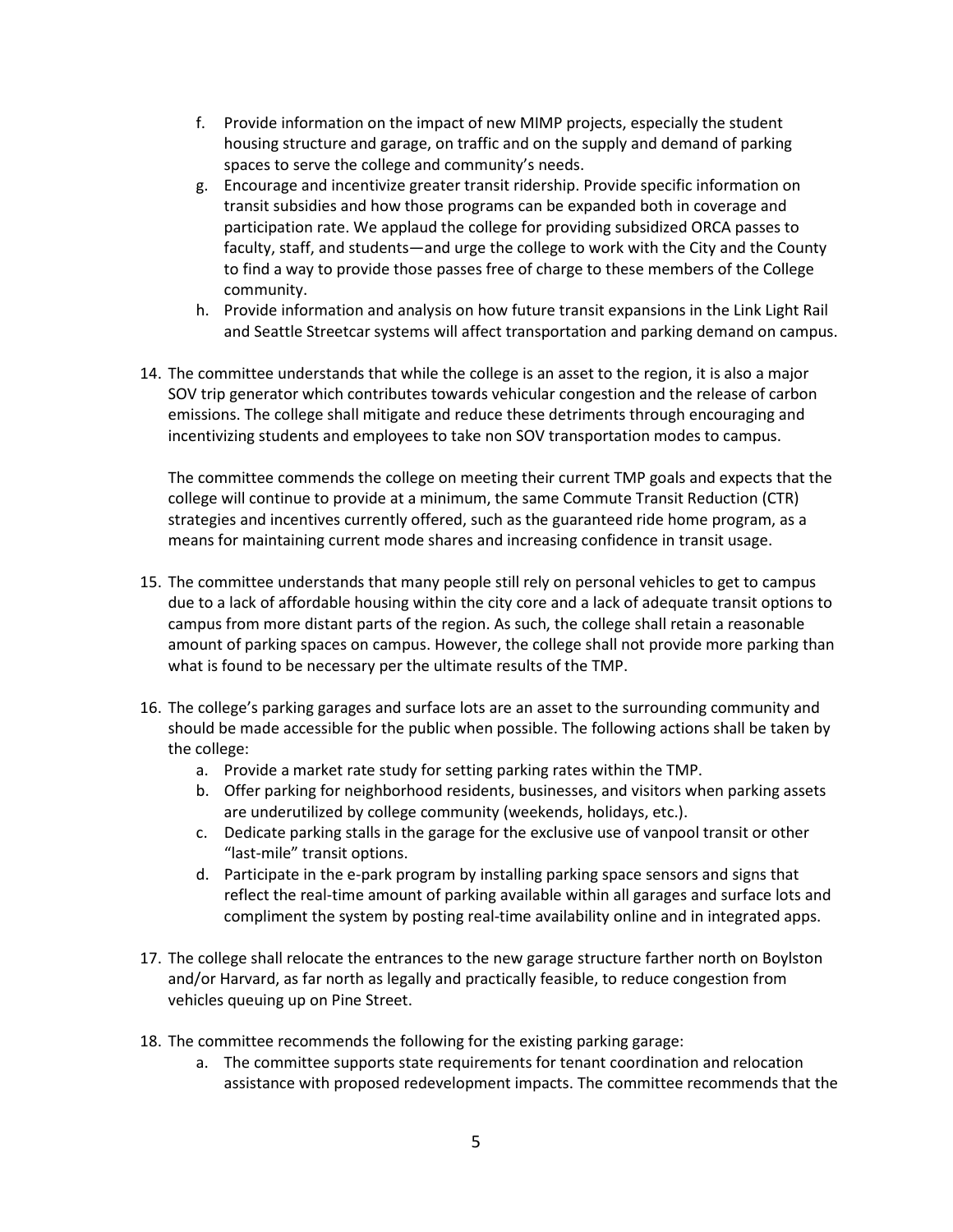college mitigate construction impacts on the current two tenants if they continue to operate during construction.

- b. If the existing parking garage remains standing due to significant delays or termination of the new student housing project, the college should look for ways to improve safety and increase utilization of the parking structure by students, faculty and the community by increasing perceptions of personal security.
- 19. The college shall encourage the use of alternative fuel vehicles for transportation to campus by installing charging stations in garages and/or retained surface parking lots. Where and when possible, charging stations shall be made available for use by the surrounding neighborhood.
- 20. Vehicular curb cuts create safety concerns for pedestrians and disrupt traffic flow. The college shall avoid creating new vehicular curb cuts on streets fronting the campus, with the exception of relocated curb cuts for the new student housing building. The committee approves of the college's current plan to locate the new ITEC garage on Harvard Avenue and merge it into a joint access entrance with the Math and Sciences parking garage. The college shall not locate the entrance anywhere else without the consultation of the SAC.

If service vehicles need access to maintain building facades with lightweight vehicles, small curb cuts can be permitted for these uses only and should be complemented with bollards to prevent unplanned access.

- 21. The college shall make the following pedestrian street crossing improvements:
	- a. Evaluate and propose crosswalk improvements for the mid-block Broadway crossing between the main campus and the MAC/Bookstore.
	- b. Evaluate and propose crossing improvements on Harvard Avenue, between East Howell Street and East Olive Street, and on Nagle Place to and from Cal Anderson Park.
	- c. Implement personal safety treatments that contribute towards pedestrian safety, such as LED flashing pedestrian signs, as permissible by local regulations.
- 22. The college should work with SDOT and the community to implement the following traffic calming measures:
	- a. Provide pedestrian crossing and node improvements as approved by SDOT at East Howell Street and Harvard Avenue by:
		- i. Raising the intersection to pedestrian crossing level, with SDOT's approval, to slow down traffic prior to entering the raised intersection.
		- ii. Providing new materials for the raised intersection to indicate the pedestrianoriented zone, such as stamped pavement, concrete or pavement scoring, colorized concrete, or other materials.
	- b. Construct curb bump-outs on Harvard Avenue at East Olive Street and East Howell Street to channelize and slow traffic. Provide greenscaped areas within curb bump outs to accentuate a slowed pedestrian environment.
	- c. Evaluate the application of other traffic calming measures to slow or discourage through traffic along Nagle, Harvard and Boylston and make it as pedestrian-friendly as possible This could include but not be limited to: rapid rectangular flashing beacons at existing pedestrian crossings, roadway width narrowing with or without landscape strip enhancements, pavement treatments, etc.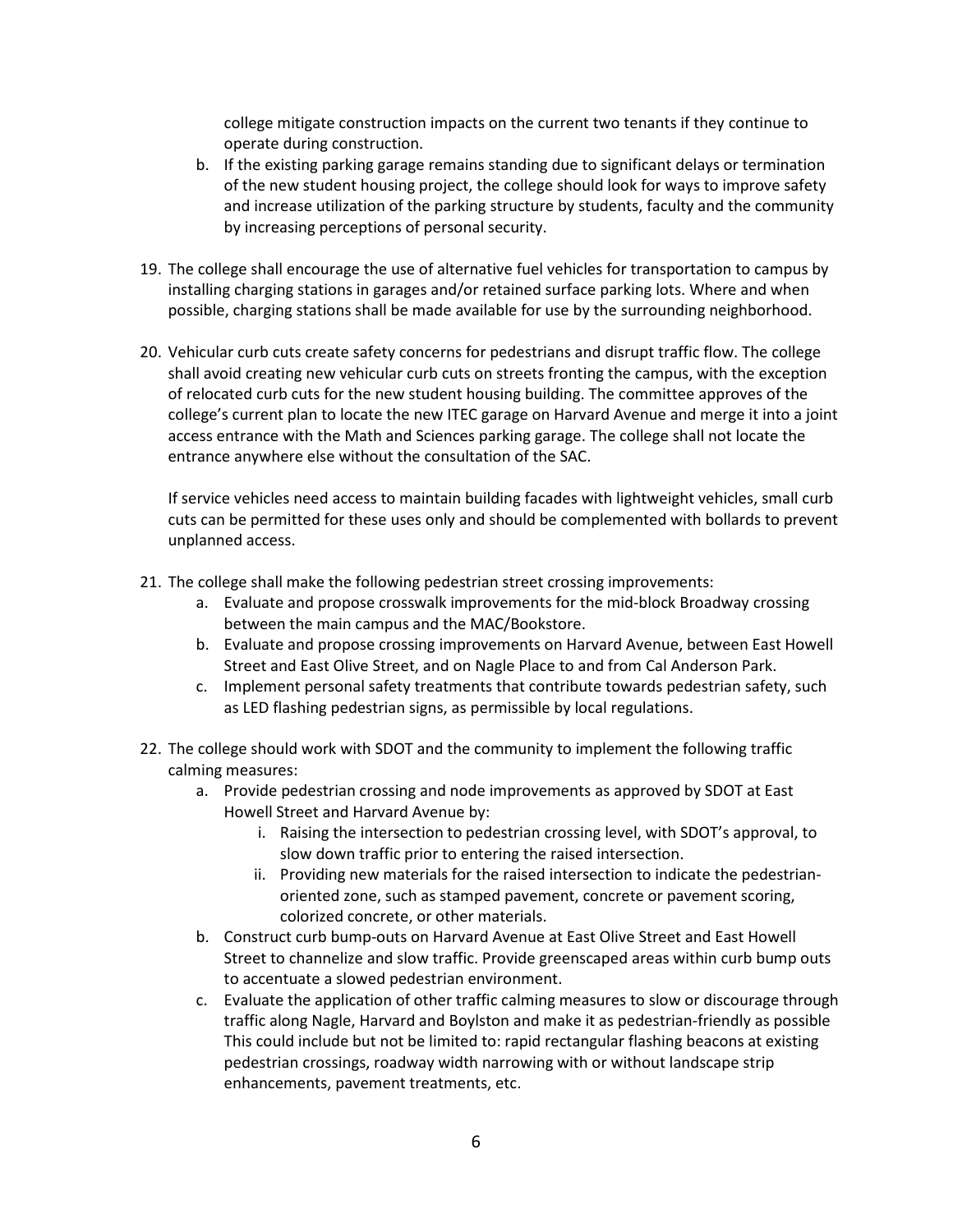- d. Use design cues at the sidewalk along Nagle to alert cars that they are approaching an unmarked mid-street crossing for people walking, biking, or rolling between Cal Anderson Park and the retained stairwell between the Hunter's Capital building the college's building.
- e. The college should study ways to pedestrianize Harvard between Pike and Howell Street.
- 23. The college shall improve the streetscapes along all parcels that it acquires and bring them up to the same standards as the existing campus and as specified by the CAC. This includes streets, sidewalks and pedestrian paths, and relates to circulation, wayfinding, lighting, pedestrian amenities, limiting curb cuts, and installing campus identity materials as specified in recommendation (#29).
- 24. The committee recommends that street tree canopies along newly acquired parcels be preserved with SDOT consultation and that existing curb cuts adjacent to new acquisitions be reduced to meet current SDOT driveway width requirements.
- 25. The committee supports the maintenance of ADA-accessible street parking spaces along Harvard Avenue south of Howell Street.
- 26. The committee understands that no street vacations, which allow property owners to petition the City Council for private use of the public right-of-way, are proposed by the college, and the committee does not support any additional loss of public right-of-way for college purposes.
- 27. The committee recognizes the significant potential of redesigning the East Howell Street rightof-way into an active pedestrian-oriented corridor that connects the college campus to both Cal Anderson Park and the Capitol Hill Light Rail station. The college shall modify this space in the following ways:
	- a. Transform the pedestrian corridor between Broadway and Harvard into a lively active zone with areas of hardscape and greenscape, while allowing for increased accessibility.
	- b. Provide zones intended for public and student recreational use, while ensuring campus security and personal safety.
	- c. Utilize changes in slope to locate green stormwater infrastructure within landscaped areas going downslope to the west.
	- d. Implement pedestrian connection improvements from Cal Anderson along Howell to Broadway, including but not limited to wayfinding and pedestrian amenities.
- 28. The college shall partner with local transit agencies to improve access to transit in the following ways:
	- a. The college should partner with Sound Transit to introduce wayfinding within the Capitol Hill Light Rail station that guides visitors to the college via the southwest exit, avoiding two road crossings and offering protection from the weather.
	- b. The college should partner with King County Metro in improving bus stops on campus to encourage bus ridership to and from campus and to improve street.
- 29. The college shall strongly encourage and incentivize bicycling by providing the necessary amenities to support a thriving cycling culture among students, college employees and campus visitors. This shall be achieved by taking the following actions: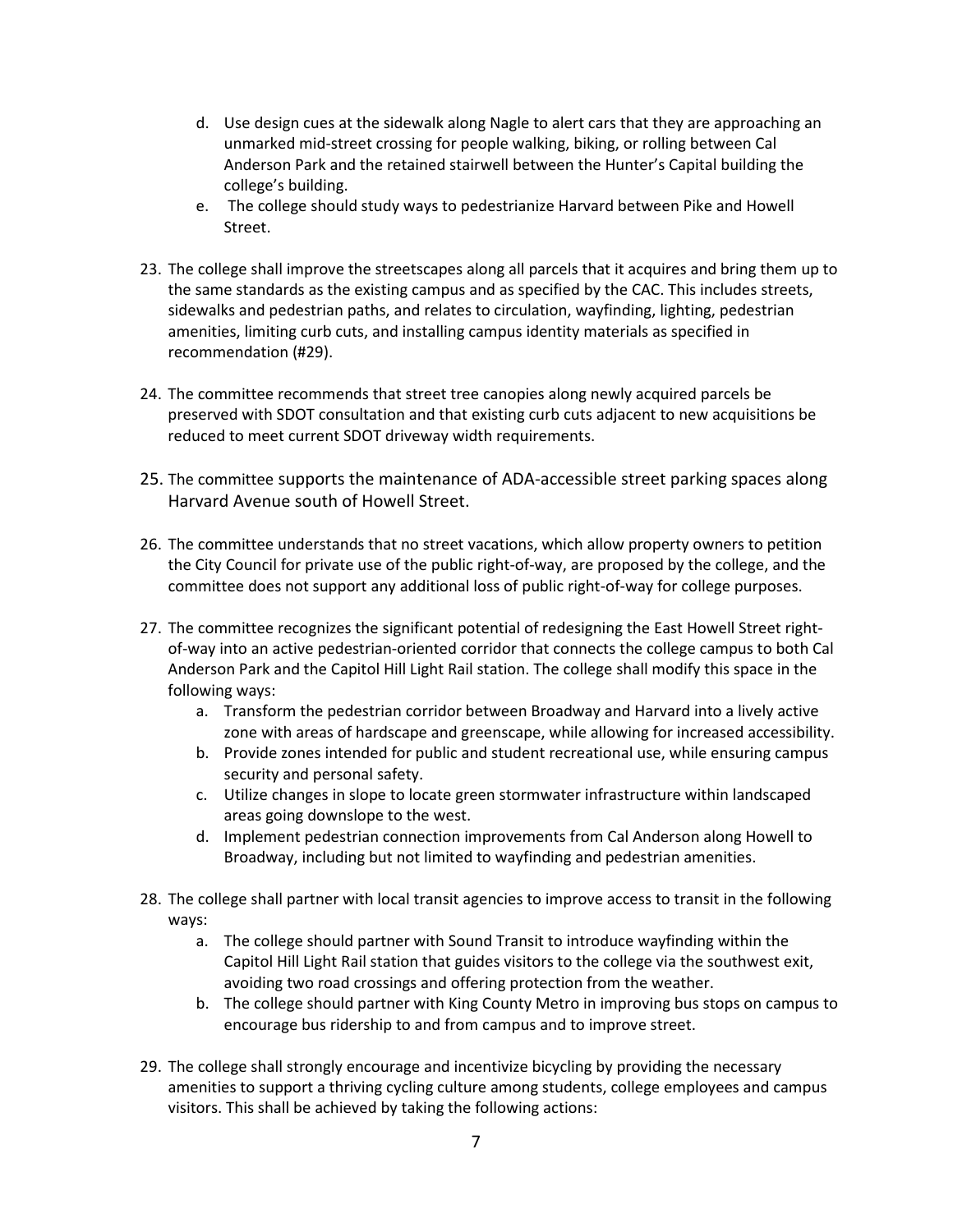- a. Conduct an inventory of existing bike parking facilities within and around the MIMP boundary, including Sound Transit storage facilities, and make projections for future bike parking demand to inform the planning of new bike storage within the MIMP.
- b. Use the data collected in the bike parking analysis to provide an appropriate amount of bike parking and lock-up facilities that are meaningfully distributed around campus in heavily trafficked access points and other places according to demand. The following locations on campus have been identified as bike parking priority areas: the new student housing structure and attached garage, the south plaza, the Howell Street pedestrian corridor, the connection between the ITEC and Capitol Hill Link light rail station, the combined Student Union and within parking garages. This is not a comprehensive list and the college must make sure to not neglect other areas of the MIMP. Additionally, short-term covered bike parking should be located near every major entrance.
- c. The bicycle parking should take the form of either lockers or restricted-access bicycle garages; unattended bike racks should be limited to meet day use demand. The parking should have clear signage and be well lit, be well advertised online, and be made available to the Capitol Hill neighborhood to the greatest extent possible. The college should provide security for bike parking on campus.
- d. If current Sound Transit bike parking facilities are deemed inadequate in meeting demand, the college should partner with Sound Transit to provide an expanded bike lock-up facility in between the light rail station and the ITEC, or within the immediate vicinity, in support of encouraging multimodal transit usage. This should be done as an extension of the ITEC project.
- e. The college shall explore methods for incentivizing students and employees to bicycle to campus by providing amenities that directly support bicyclists including but not limited to: a bike repair workshop, a bike-oriented retail outlet, changing rooms with showers and charging stations for electric bikes.
- f. The college should support city efforts to establish a safer and more connected bike network throughout the city and between campuses within the Seattle College system to facilitate greater access to the SCC campus.
- g. The college shall encourage and incentivize the utilization of bikeshare modes to and from campus and shall not attempt or support efforts to prohibit bikeshare parking on campus.
- h. The college shall mitigate the hazards posed by improperly parked bikeshare modes by engaging the community in design charettes to designate dock-less bikeshare and scooter parking zones.
- i. The college should work with SDOT to make Streetcar tracks in the road more visible in order to increase safety for bicyclists along Broadway.

## **Internal Circulation and Open Space**

30. The college shall delineate the campus apart from the surrounding neighborhood so that students feel ownership of the space while sharing it with guests, building a sense of college community and identity. This shall be achieved through separating building materials, repeating aesthetic treatments in design of public spaces, implementing space demarcations such as the short stone wall and visual campus identity cues such as banners, landscaping, arches, gates, internal courtyards, etc.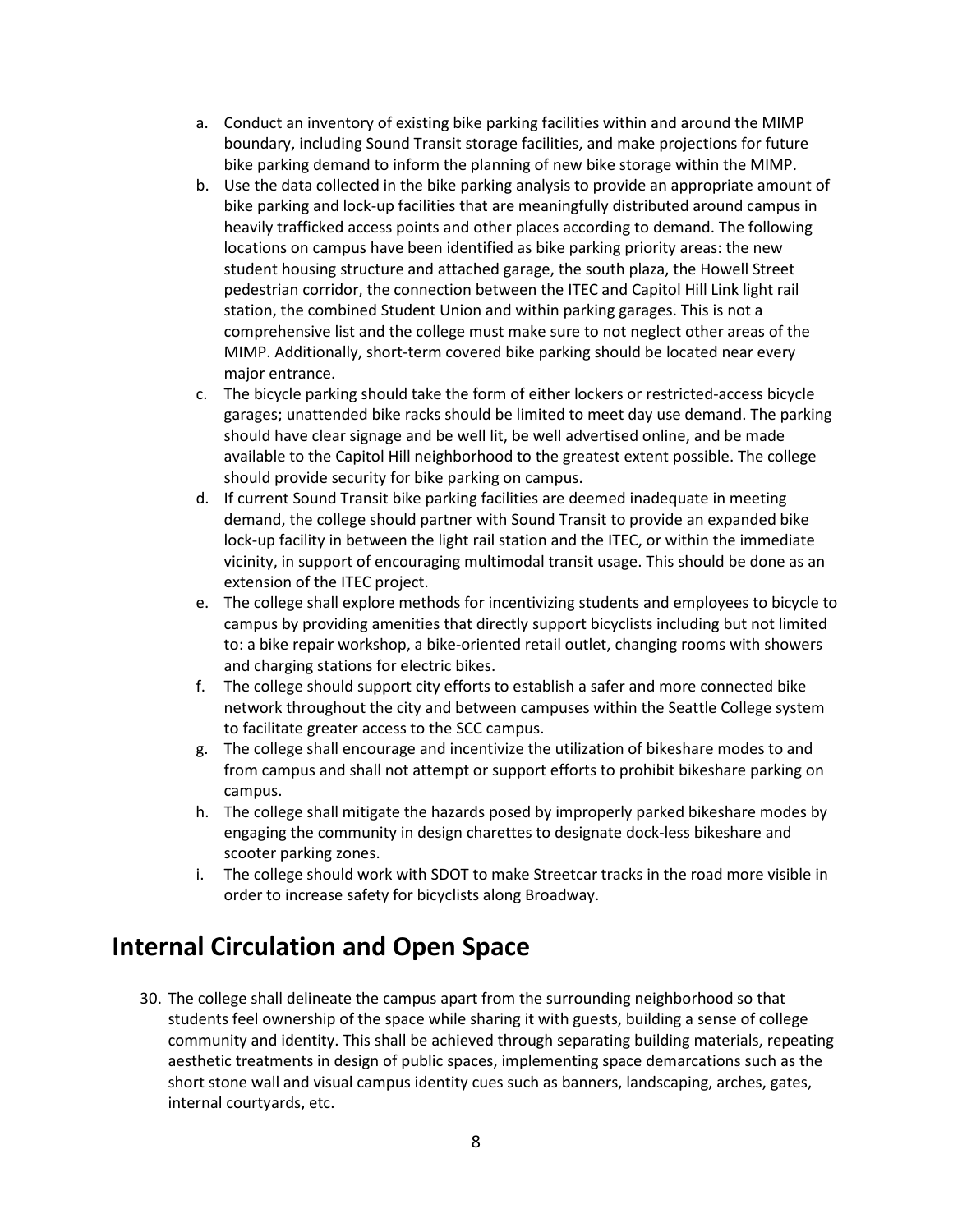- 31. The college shall improve signage and wayfinding around campus.
- 32. The college shall ensure a comfortable pedestrian experience by providing the following pedestrian amenities: seating and rest areas, tables, recycling, compost, and trash receptacles, art installations, and other such amenities. The implementation of such amenities should take into consideration both use by college students, faculty, and staff, but also incentivize public/ community use.
- 33. The college should coordinate with an outside provider to locate or place a publicly accessible bathroom in a non-secured location (no key card access) on or near the college's campus. The bathroom will be operated, maintained, and secured by a third-party entity so as not to encumber the college with these costs or responsibility. As the most prominent public institution in the Capitol Hill neighborhood, Seattle Central College is frequently expected to support significant community needs in addition to educating its students. We call on the City of Seattle to address this dual role of the college by actively partnering with the college with technical and financial support to provide public access to bathroom facilities and access to resources for unhoused and/or mentally ill individuals. Further, effective management and appropriate funding of Cal Anderson Park by the City is necessary for the spaces in and around Seattle Central College to thrive.
- 34. The college shall implement safety treatments that offer a sense of safety to pedestrians from the threat of cars. Various forms of barriers should be installed to separate sidewalks from the streets which can include bollards at curb cuts, trees, curb planters, street cafes and street parking. Vehicular services such as repair vehicles and waste removal should be kept separate from pedestrian activity to the greatest extent possible.
- 35. The college should continue to invest and actively steward alleyway improvements behind their properties south of Pine (behind the Egyptian Theater) in conjunction with the Capitol Hill EcoDistrict and other adjacent property owners.
- 36. The college should consider open space improvements that would minimize the overbearing massing of the Broadway Edison Complex and establish a lively pedestrian connection between Harvard Avenue and Broadway as an extension of that project.
- 37. The committee recommends the college take great caution when considering skybridges due to the social and economic detriments dealt to street life, and balance skybridges with the needs of students.

A skybridge could be acceptable if it is light, transparent, engages with the Howell Passage, provide views, and, in the instance of a skybridge across the Howell Street Extension, is recessed from the street and is located a minimum of three floors above Broadway. If proper conditions are met, the CAC supports skywalks in the following locations with the conditions noted:

- a. Broadway Performance Hall (BPH) and Library Supported by the committee.
- b. Across the Howell Street Extension Supported by the committee under the condition that it is recessed from the street and located three floors or high above Broadway.
- c. Sciences and Math and Building and ITEC Supported by the committee.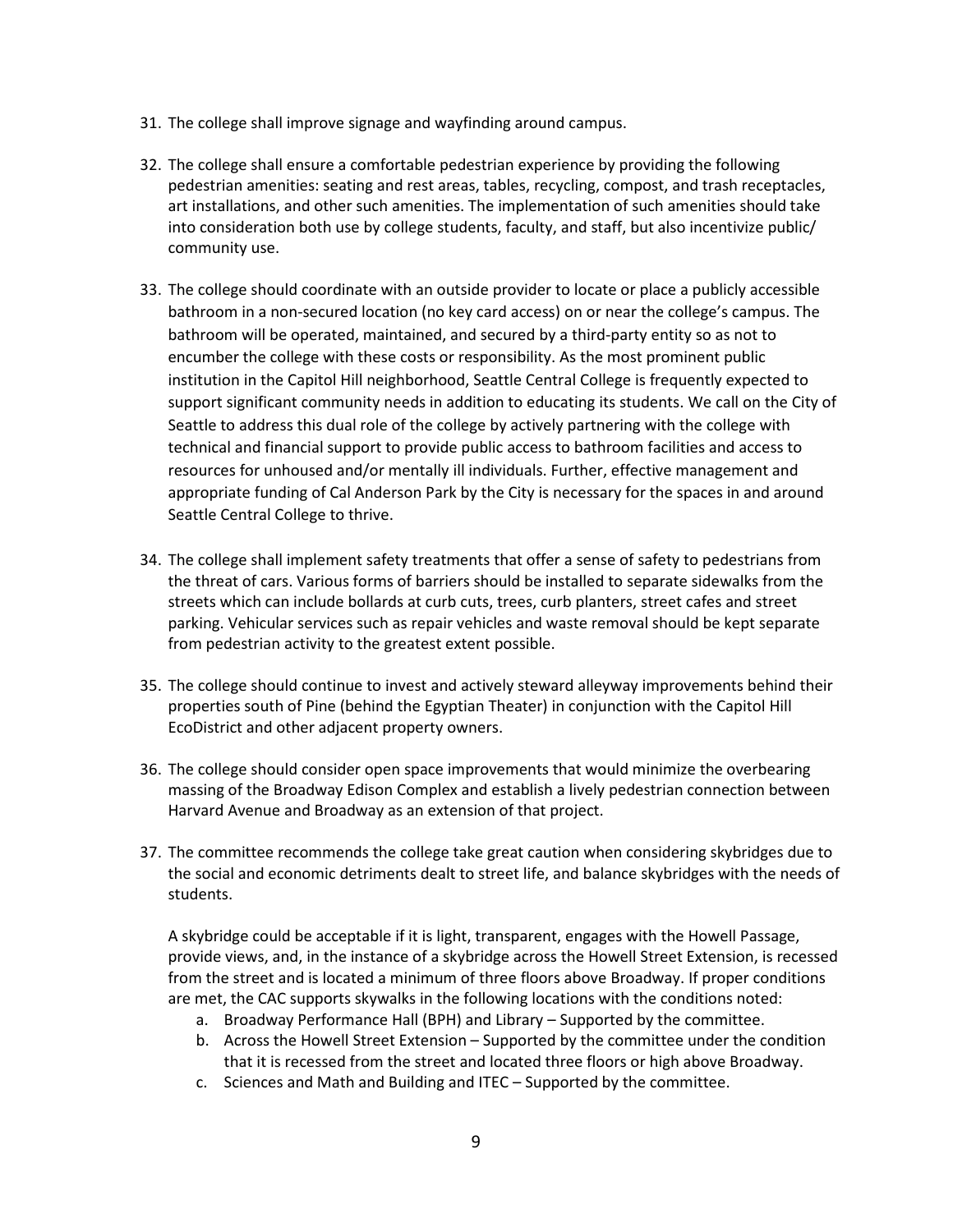- 38. Balance accessibility improvements with thoughtful impediments to reduce high-speed travel through public spaces via bicycles, scooters, skateboards, rollerskates, etc. Provide reasonable accommodations, such as electric charging stations and lock-up facilities, for these alternative modes.
- 39. When construction or maintenance requires replacement of pedestrian brick pavers, the college shall replace the existing red brick with another material that is safer, and has appropriate slip resistance for the climate which complies with current neighborhood design guidelines, as well as this MIMP for improved aesthetics that minimize the prior overuse of red brick.
- 40. The committee recognizes the existing landscaping on the college campus is minimal and underutilized. Increasing the tree canopy provides environmental benefits and should be encouraged, however the committee recognizes it may prove challenging due to necessary campus circulation, transportation infrastructure, and utilities. Landscaping, ranging from trees, shrubs, plants, and grasses, should be incorporated into any new development or exterior renovation.
- 41. The current landscape character of the Seattle Central campus is primarily lawn, with a considerable tree canopy along Pine Street. As many of the projects in the master plan will take years to complete or even begin, the Committee recommends the college plant the underutilized existing lawn areas with habitat friendly plantings that reinforce the campus identity and function. Areas of particular focus are the sloped area along Pine St and Harvard Ave and the perimeter landscape to the Broadway Edison building. The CAC acknowledges the limitations the college faces in funding these improvements and encourages the college to pursue funding and stewardship opportunities in partnership with the community to fill this gap.
- 42. The design goal for the proposed parking/housing structure should be for it to blend in to the other residential/commercial buildings in the neighborhood. In order to achieve this, the proposed structure should:
	- a. Maintain an active pedestrian experience at the street level, including, but not limited to, commercial space and windows and features that support an active street frontage.
	- b. Minimize the appearance of exterior blank facades.
	- c. Use high quality building materials consistent with new buildings in the neighborhood.
	- d. Consider use of decorative grills or metal barriers between upper floors of garage and the residential floors.
- 43. The sidewalk fronting the BEC along Broadway has the potential to be an incubator space for vendors, student stalls and other community uses. The college shall engage the community and SAC to develop this space.
- 44. The college shall install pedestrian-level lighting and lighted pathway guides that promote wayfinding and security at night while simultaneously instilling a sense of campus identity and welcomeness. These can be implemented alongside other nighttime amenities to increase student comfort while taking evening classes.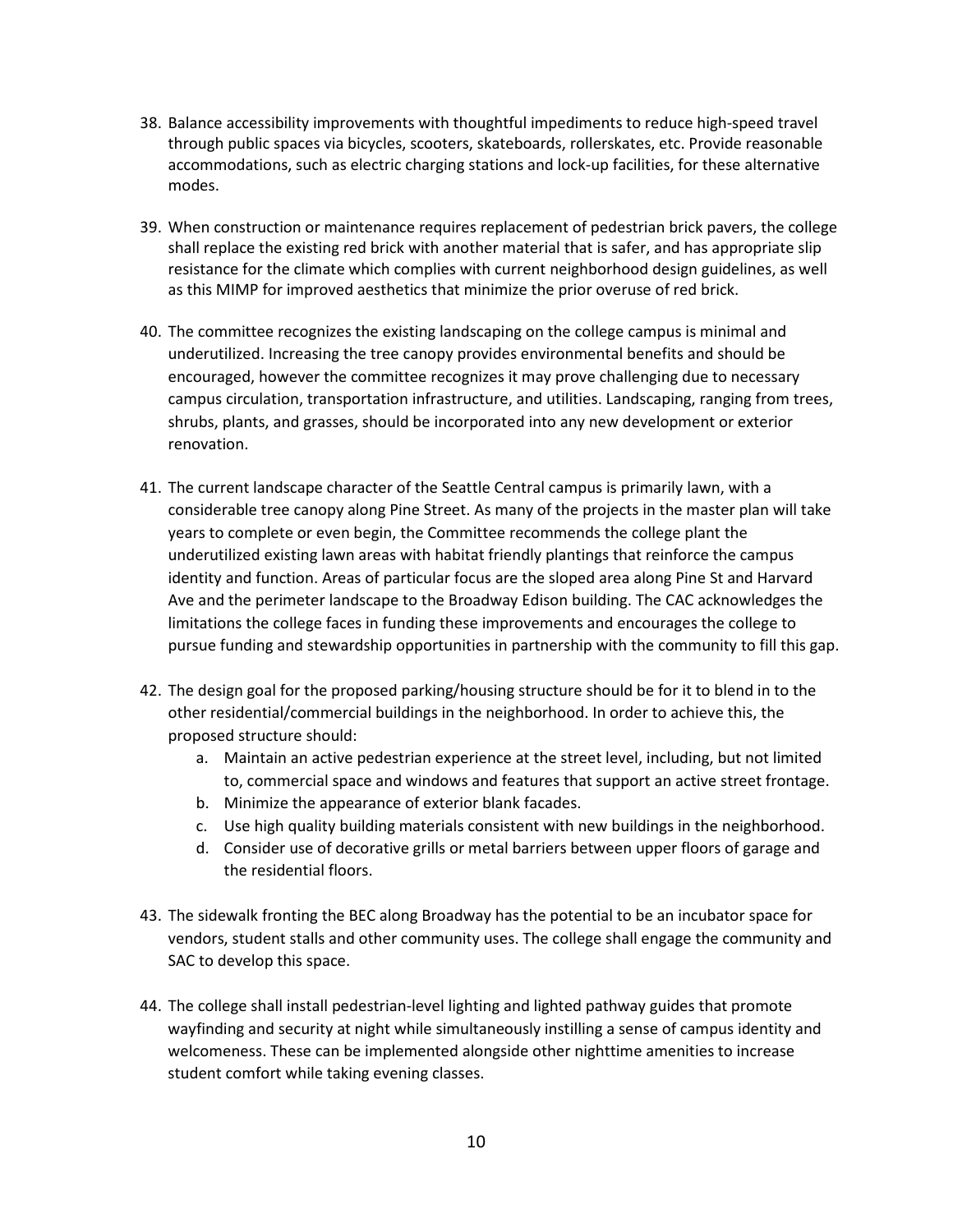- 45. The college shall implement public realm improvements that greatly increase the quality of the public realm. Creating smaller, high quality public spaces is preferred over the retention of poorly performing but larger public open spaces.
- 46. The built environment of the campus does not reflect inclusive values and poses significant difficulties and elevation obstacles to the mobility impaired. The college shall make the following upgrades to ensure universal access to campus:
	- a. Ascertain mobility obstacles by engaging with the community in design charettes.
	- b. Rebuild the wheelchair ramp on the Howell Street right-of-way into something less austere and more aesthetically pleasing to reflect the college's commitment to universal access.
	- c. Design any new parking structures with mobility impairments in mind. Specifically, a new garage should have designated disability parking, clearly marked elevators on every floor, and be a comfortable experience for those using wheelchairs.
	- d. Consider building an exterior elevator or major ramp to negotiate the elevation difference between Broadway and Harvard, close to Pine Street and the new student housing structure.
	- e. Redesign the South Plaza with universal access in mind.
	- f. Make design improvements throughout the entirety of the MIMP boundary to expand comfort for those with mobility, sight and/or hearing impairments, such as braille textures, verbalized readers, automatic door openers and more.
	- g. Balance these accessibility improvements with thoughtful impediments to reduce highspeed travel of these spaces via bicycles, scooters, skateboards, rollerskates, etc.

#### **Neighborhood Integration + Design Guidelines**

47. Seattle Central College is partially located within the Pike Pine Conservation Overlay, which aims to preserve the auto-row character and history of the buildings through façade preservation incentives, adaptive reuse, and complimentary architectural details in new construction.

Any further modifications to the buildings within the Overlay shall be subject to the requirements of the controls and incentives associated with the Overlay program. When additions or renovations are undertaken, look to the renovated buildings to be found along Pike-Pine as an example.

Similarly, any new construction shall:

- a. Comply with the design standards for new construction within the Overlay;
- b. Reflect the fine, granular nature of the acclaimed auto-row building fabric along Pike-Pine and the similarly detailed, pre-war buildings along Broadway; and
- c. Honor the existing urban fabric, scale, and character along Harvard Avenue when integrating new structures and engender stewardship of the existing catalogue of historic buildings.
- 48. Proposed new buildings, additions, or building modifications located within the Capitol Hill Urban Village should seek to further design standards set forth in the 2019 Capitol Hill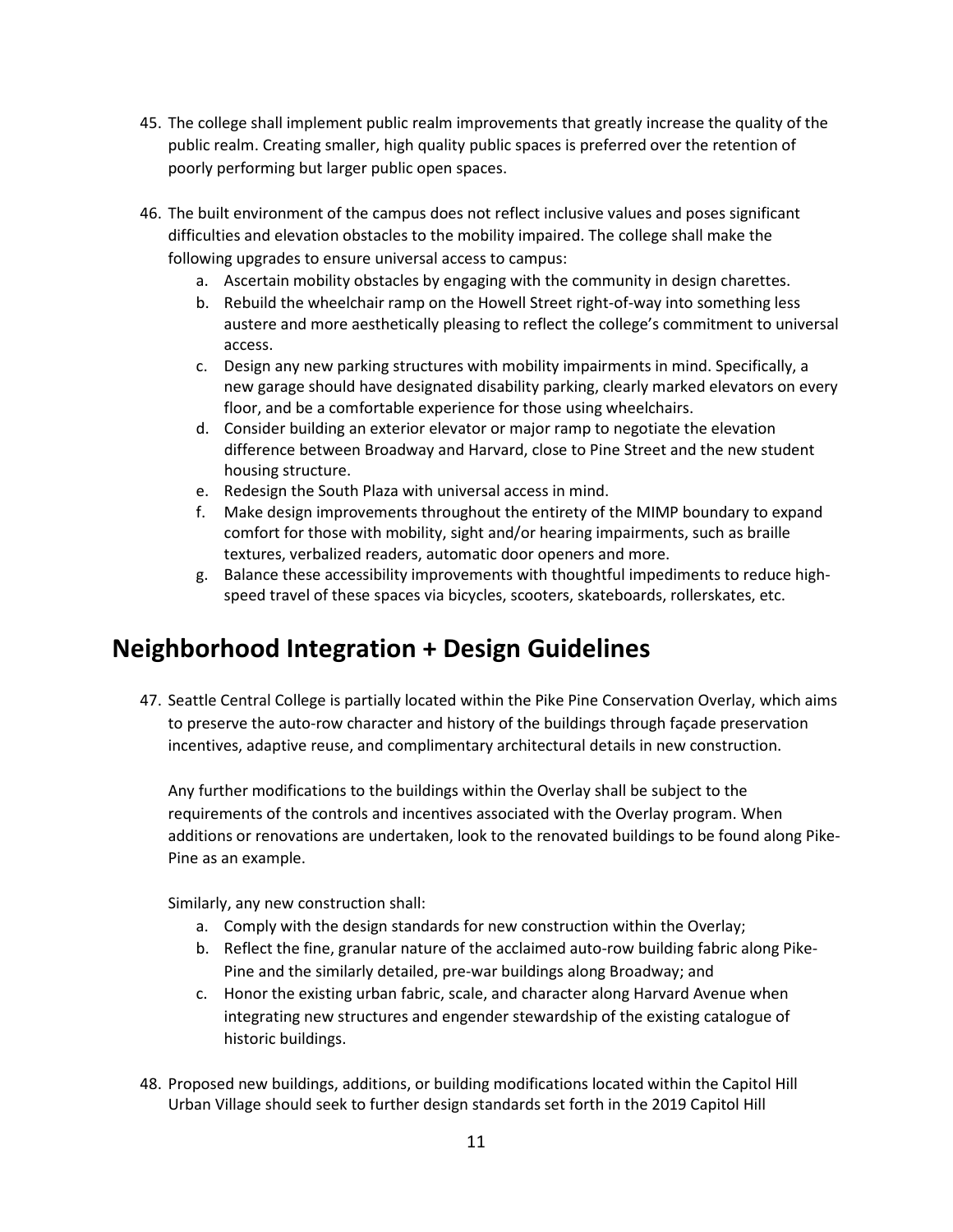Neighborhood Design Guidelines which guide future development within the Capitol Hill Urban Center Village to maintain and further develop a healthy, diverse, and vibrant Capitol Hill Urban Village. When Capitol Hill Neighborhood Design Guidelines were developed, the community advisory board did not craft design guidelines specially for the college since that is under the purview of the MIMP and the design guidelines developed through that process. There was an expectation among the group that design of new projects outside the Capitol Hill Urban Center Village would seek to complement each other and that the college would look to these design guidelines when developing their own.

49. Special attention must be paid in redeveloping the Pine Street parking garage. There is concern that the existing structure will be left essentially intact, with housing simply placed upon it or that the new construction will replicate the long, blank facade along Pine Street. The student housing building should have ground-level activity along Pine that activates the streetscape and improves the pedestrian experience along this street.

#### **Height**

50. The codes create a balance of allowable height to building footprint and it is the understanding of the committee that the College will follow the MIMP and the agreed to balance between the CAC and the University and not defer to the underlying zoning to gain additional square footage.

The understood goal of the proposed building massing and height is to provide opportunities for the necessary densification and growth of the College without adversely affecting the relationship to the neighboring buildings and community. The table below outlines what the underlying and MIO zoning allow, but the "College Proposed Height" is what the CAC recommends the College limit themselves to. Any future project that has a proposed height beyond the height of the project listed below (College proposed height) would be subject to a master plan minor amendment.

| Project – stories    | <b>College Proposed</b><br>Height | Allowable Height by<br><b>Underlying Zone</b> | Max MIO Height |
|----------------------|-----------------------------------|-----------------------------------------------|----------------|
| Student Housing $-6$ | 85'                               | 75'/85'                                       | 105'           |
| ITEC - $6$           | 95'                               | 55'/75'                                       | 105'           |
| Student Center - 3   | 55'                               | 75'                                           | 85'            |
| Harvard $1/2 - 5$    | 75'                               | 85'                                           | 85'            |

## **Design Guidelines**

- 51. The CAC does not support the guideline regarding "curved forms and harsh angles" as it is unclear how this can be executed successfully or interpreted during SAC review. The CAC recommends this design guideline be removed or reworded.
- 52. Review and revise precedent images for relevance and clarity. The images become the specific reference for the language and should reflect the intent of guidelines. Some images are lacking